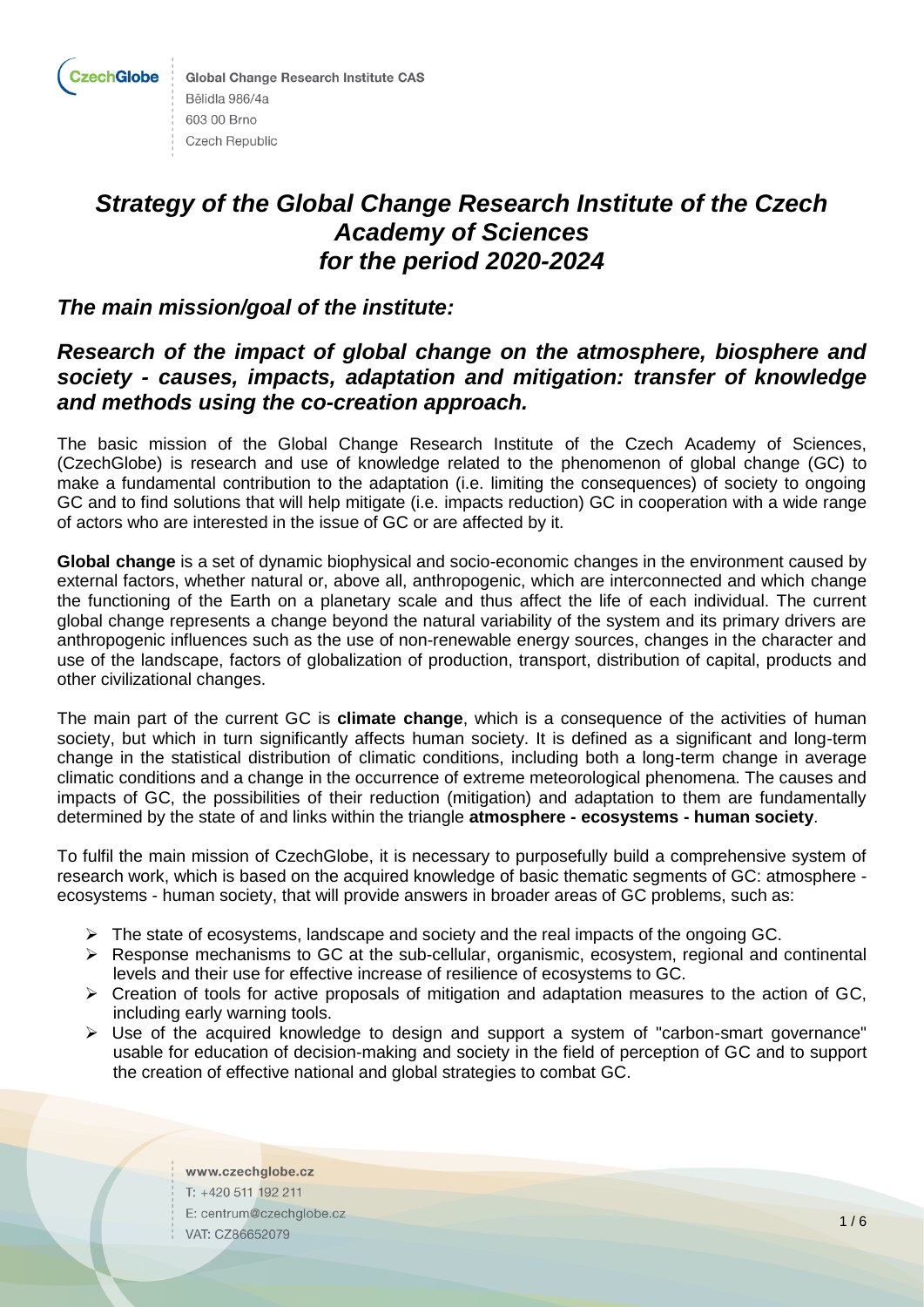

 $\triangleright$  Connecting various scientific disciplines and scientific teams at the international level with the aim of multidisciplinary research into the causes, consequences and finding possible complex solutions to mitigation and adaptation.

# **The key social and scientific challenges to which CzechGlobe will make a significant contribution are as follows:**

- $\triangleright$  Ensuring food security for the growing human population in conditions where food production is endangered by GC.
- ➢ Reducing greenhouse gas emissions and increasing the mitigation potential of ecosystems through increased carbon sequestration.
- ➢ Finding a balance between productive and non-productive ecosystem services with an emphasis on strengthening landscape functions in the field of biodiversity, aesthetic and recreational services and water retention in the landscape.
- ➢ Increasing the stability of social systems and the necessary socio-economic relations, strengthening their resilience to GC, especially by increasing the stability of the landscape, ecosystems and their functions.
- ➢ Increasing the role of the landscape and ecosystems as water reservoirs with an emphasis on sustainable water availability in increasing periods of drought.
- ➢ Reduction of pollution of natural resources (air, water and soil) either indirectly by substances arising as part of human activities or directly by substances used in landscape management (pesticides, fertilizers).
- ➢ Reducing the indirect (but often devastating) impacts of GC on the landscape and ecosystems through invasion and spread of pests and diseases.
- ➢ Creation, introduction and support of new technologies focused on adaptation and mitigation of GC and on monitoring of impacts in the form of direct involvement of users, i.e. practice and public administration (co-creation approach).
- ➢ Raising public awareness with the help of educational and informational channels with the aim of disseminating the latest scientific knowledge.

**The actual fulfilment of the strategy** is based on the main principles of the institute's activities in the following segments:

- ➢ *EXCELLENT RESEARCH, i.e. RESEARCH COMPARABLE WITH THE TOP INSTITUTIONS AT THE INTERNATIONAL LEVEL*
- ➢ *UNIQUE PROFILE OF THE INSTITUTE'S ACTIVITIES AND ITS FLEXIBILITY IN FOLLOW-UP TO SOCIAL CHALLENGES*
- ➢ *INTERNAL INSTITUIONAL COOPERATION, i.e. COOPERATION ACROSS SPECIALIZED TEAMS TO SOLVE THE INTEGRATING PROJECTS OF THE EDUCATIONAL INSTITUTION, i.e.*  **PROVIDING THE EDUCATION OF FUTURE EXPERTS, THE DECISION-MAKING SPHERE AND** *THE GENERAL PUBLIC*
- ➢ *EDUCATIONAL INSTITUTION, i.e. PROVIDING THE TRAINING OF FUTURE EXPERTS, THE DECISION-MAKING SPHERE AND THE GENERAL PUBLIC*
- ➢ *INTERNATIONALLY OPEN INSTITUTION, i.e. ALLOWING FREE ACCESS TO RESEARCH INFRASTRUCTURE AND DATA*
- ➢ *TRANSPARENT AND MANAGERIALLY EFFICIENT INSTITUTION, BASED ON STRATEGIC MANAGEMENT OPEN TO THE INITIATIVES BOTH FROM OUTSIDE AND INSIDE THE INSTITUTION*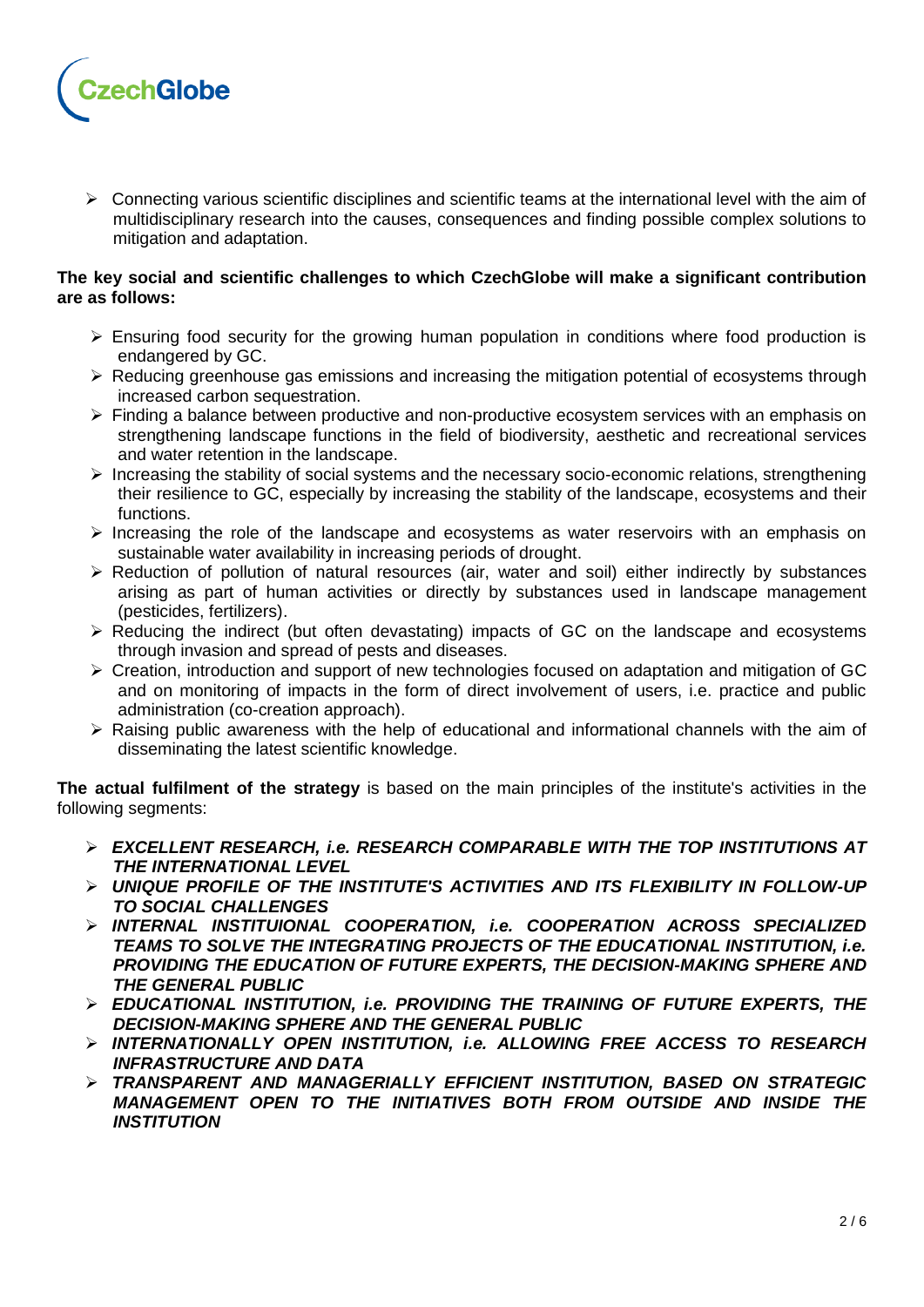

#### ➢ *CARE FOR HUMAN RESOURCES AND THEIR DEVELOPMENT IN THE INSTITUTION* ➢ *ATTRACTIVE INSTITUTION FOR STAFF, COOPERATING INSTITUTION AND THE GENERAL PUBLIC*

With regard to the complexity of GC issues, research at CzechGlobe is interdisciplinary oriented and cooperation between research teams is a condition for fulfilling the main mission of the institute.

The medium-term outlook of CzechGlobe's activities will focus on the following categories of activities leading to the achievement of goals:

- **1. DEVELOPMENT OF SIGNIFICANT RESEARCH INFRASTRUCTURE AND ITS EFFECTIVE INVOLVEMENT IN EXCELLENT INTERNATIONAL RESEARCH**
- **2. CZECHGLOBE RESEARCH AND IMPLEMENTATION ACTIVITIES**
- **3. CZECHGLOBE MANAGEMENT STRATEGY**

# **1. DEVELOPMENT OF SIGNIFICANT RESEARCH INFRASTRUCTURE AND ITS EFFECTIVE INVOLVEMENT IN EXCELLENT INTERNATIONAL RESEARCH**

- ➢ **National point for monitoring of greenhouse gases, aerosols and mercury within the National Atmospheric Observatory Košetice**, which is part of the European infrastructures ICOS ERIC and ACTRIS. The infrastructure is necessary to understand the long-range transmission of greenhouse gases (CO2, CH4, NOx SF6, O3) in the atmosphere on a continental scale measured in the height profile of the monitoring tower, i.e. 250m. It also focuses on the study of the basic characteristics of aerosols within the ACTRIS project and atmospheric mercury within the IGOSP ERA PLANET project.
- ➢ **Flying Laboratory of Imaging Systems**, which is part of the European research infrastructure EUFAR AISBL. Its main elements are hyperspectral and thermal imaging sensors and a laser scanner (LIDAR) installed on the Cessna Grand Caravan aircraft carrier. It focuses on extensive imaging aimed at capturing the processes taking place in ecosystems, the rural landscape and the urban environment. The laboratory is significantly involved in international activities supported by the European Space Agency – ESA.
- ➢ **Metabolomics and isotope laboratory of plant ecophysiology** this is an analytical platform equipped with state-of-the-art instruments for metabolomics profiling, targeted metabolite analysis and evaluation of stable isotope discrimination in various natural matrices, especially focusing on plant ecophysiology and terrestrial ecosystem functions. The laboratory is part of the European research infrastructure ESFRI AnaEE.
- ➢ **Experimental infrastructure for simulating the impacts of climatic factors and developing adaptation and mitigation measures in ecosystems** includes various types of experiments with manipulation of CO2 concentration in the air, drought, temperature, light, mineral nutrition and other conditions at the level from growth chambers to lamellar spheres. In addition to evaluating the impacts of GC, they are used for the development and validation of adaptation and mitigation measures. The experimental infrastructure is part of the European research infrastructure ESFRI AnaEE.
- ➢ **Reference laboratory and platform for characterization, modelling and optimization of the use of photosynthetic microorganisms** - this is a state-of-the-art laboratory for cultivation of photosynthetic microorganisms in bioreactors with controlled conditions and for their phenotyping supplemented by modern analytical instruments.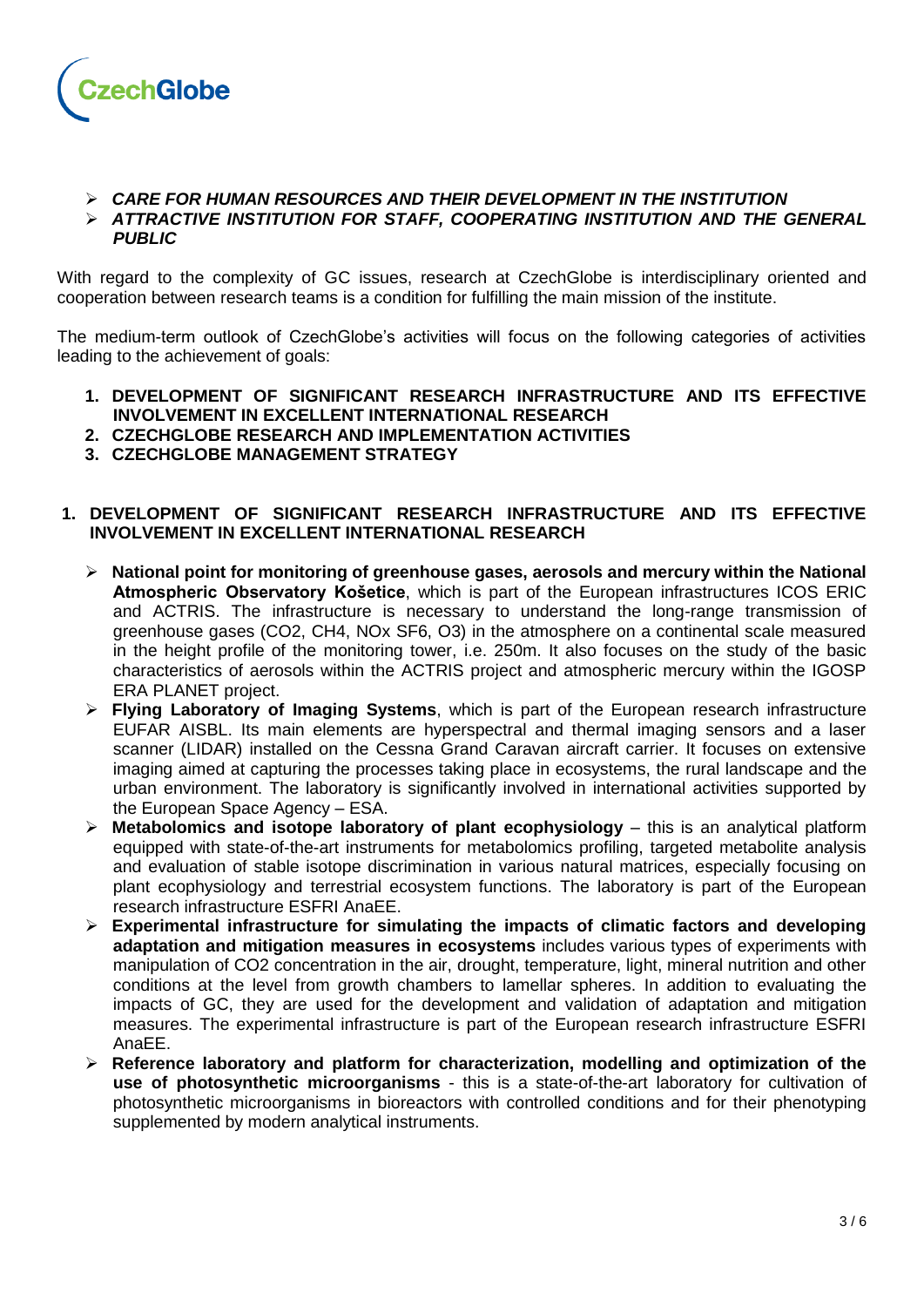

- ➢ **The network of ecosystem stations for the determination of carbon deposits and greenhouse gas flows in an ecosystem mosaic** includes stations integrated into the European research infrastructure ICOS ERIC, the network of stations in the tropics TropCarboNet and other relevant ecosystems. Infrastructure provides an understanding of the exchange of greenhouse gases between the atmosphere and ecosystems and the water balance of ecosystems in a changing climate. The infrastructure produces unique data for modelling the future behaviour of ecosystems and for proposing measures to increase the ability of ecosystems to sequester carbon from the atmosphere.
- ➢ **Network of forest catchments – GeoMon** includes long-term observational experiments aimed at monitoring changes in biogeochemical cycles in relation to the changing environment and human activities. It is part of the European research infrastructure ESFRI eLTER and potentially the emerging ESFRI DANUBIUS.
- ➢ **Interactive application tools INTERSUCHO.CZ, KLIMATICKAZMENA.CZ, FENOFAZE.CZ, FIRERISK.CZ, AGRORISK.CZ, VYNOSY-PLODIN.CZ –** these are unique web portals developed and operated by CzechGlobe, focused on monitoring and forecasting the impacts of GC and extreme weather phenomena in controlled and natural ecosystems, providing detailed data on risks, expected impacts and adaptation potential in the Czech Republic and partly in neighbouring countries.

# **2. CZECHGLOBE RESEARCH AND IMPLEMENTATION ACTIVITIES**

➢ **Analysis of plant response to environmental factors conditioned by the action of GC, understanding and use of mechanisms of induced tolerance and adaptation to adverse conditions associated with GC (high temperatures, drought, UV radiation, increased CO2 concentration)**

Within these activities, it is mainly a matter of connecting the triangle of the fields of transcriptomics - metabolomics - ecophysiology, at levels from the individual to the whole ecosystem in conditions with simulation of given climatic factors. The aim is to clarify the biochemical, anatomical and morphological mechanisms of tolerance to adverse environmental conditions and their use in the design of adaptation measures, including the selection of species and genotypes with increased tolerance to the expected conditions of GC.

# ➢ **Adaptation of controlled and close to nature ecosystems to the effects of GC**

These activities include the development and experimental validation of adaptation measures and strategies for landscape management based on increasing soil carbon sequestration, increasing soil infiltration and retention capacity, developing soil protection technologies to reduce water loss, developing phenotyping methods to accelerate breeding of new tolerant genotypes, monitoring and decision-making tools based on remote sensing and accurate weather forecasting to reduce inputs and improve the production and non-production functions of ecosystems.

➢ **Changes in carbon sequestration and greenhouse gas emissions in the landscape caused by GC and change in land use**

This group of activities includes modelling of changes based on estimates of the current state of major carbon sinks in individual types of ecosystems using climate models and land use change models.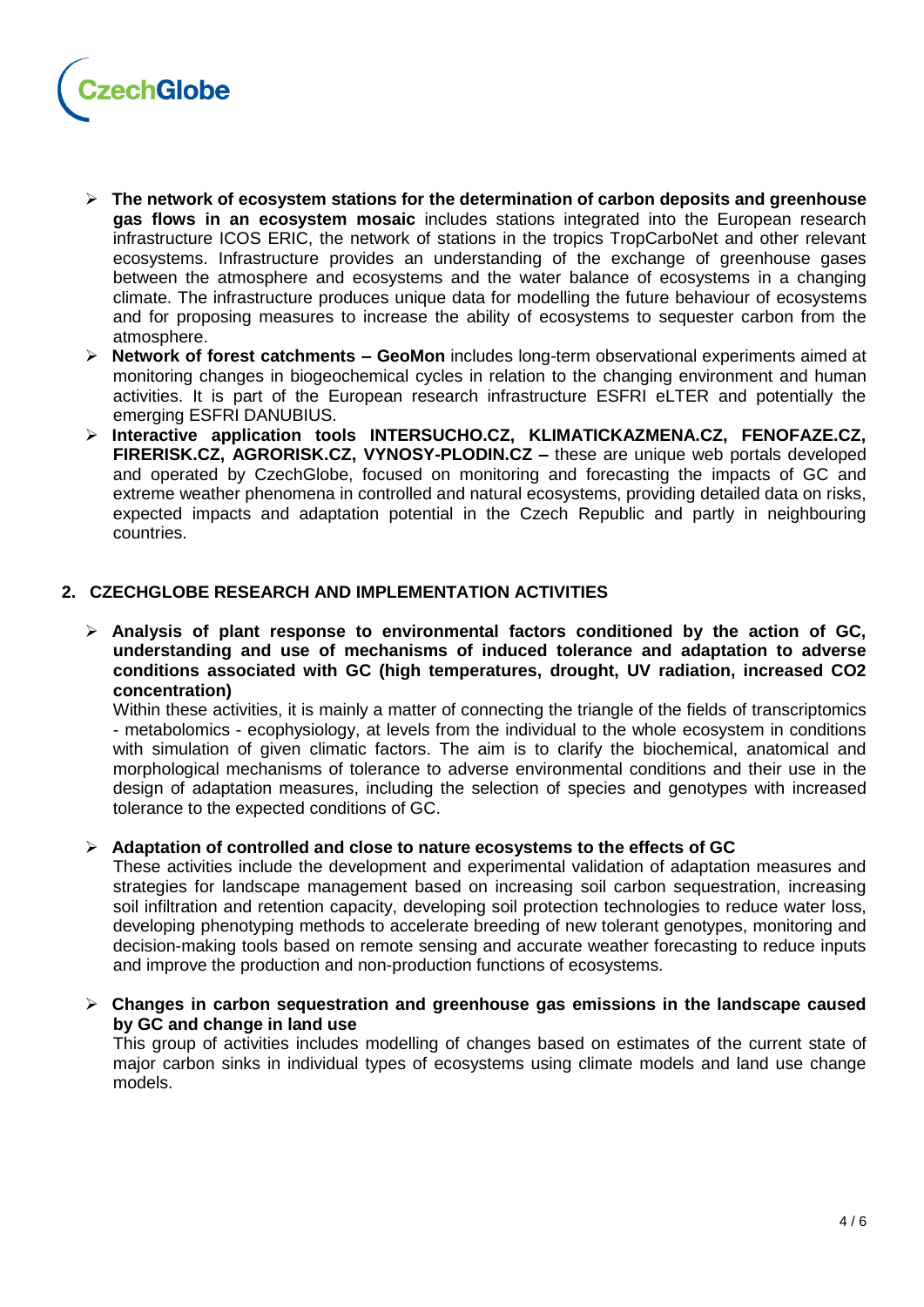

➢ **Monitoring the reactions of ecosystems to the impact of GC, their threats and verifying the effectiveness of adaptation measures in the landscape using methods of remote sensing (RS)**

The aim of these activities is to connect the local and regional level in the study of ecosystem responses to GC, understanding the spatial variability of ecosystem processes and their dynamic changes over time using a combination of different remote sensing methods and different sensing distances from laboratory or field conditions, through aerial photography, up to the global level using satellites.

#### ➢ **Dynamics of changes in biodiversity due to the action of GC**

The aim is to study how biodiversity will change and what role it will play in fulfilling ecosystem functions and providing ecosystem services in the conditions of GC. The answers are based on capturing the current state and modelling biodiversity change based on climate models and land use change models.

➢ **The human dimension of GC and the socio-economic analysis of the relationship between ecosystem services and the stability of human society**

The research focuses on linking studies in the field of GC impacts on ecosystem functions and services provided and on quantification of socio-economic consequences.

➢ **Systems biology of autotrophic microorganisms and their phenotyping - a tool of mitigation and adaptation to GC**

These activities focus on accelerating and refining the phenotyping process and selecting suitable autotrophic microorganisms for the subsequent production of valuable substances with the potential for use as food supplements, drugs or for the production of raw materials for energy.

➢ **Creating a program for the development of adaptation strategies for agrosystems and ecosystem services provided by them**

This program completely combines the strengths of CzechGlobe and provides expertise in biophysical fields with an economic and social context. Its main goal is to provide, on the basis of modelling the expected GC and the developed adaptation measures, a comprehensive adaptation strategy for various economic sectors affected by GC.

➢ **Development of a new generation of climate change scenarios applicable for practical decision-making on adaptation and mitigation measures**

This part of the activities includes the development of a new type of predictions based on the use of a whole set of emission scenarios and climate models, enabling the assessment of not only longterm development but also expected variability.